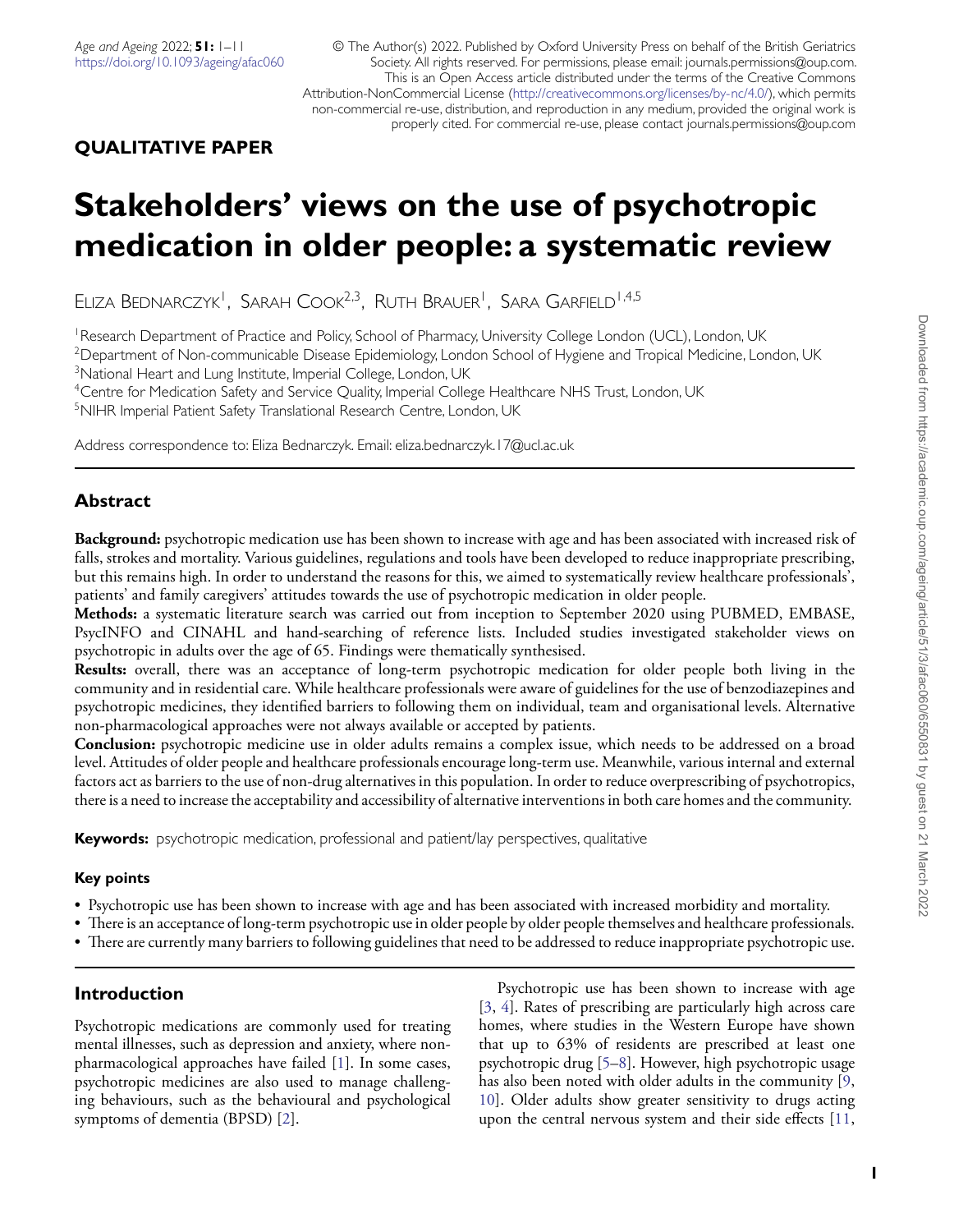<span id="page-1-1"></span>[12](#page-7-9)]. In older adults, psychotropic use has been associated with the risk of severe adverse effects such as falls [\[13–](#page-7-10)[18](#page-8-0)], stroke [\[17,](#page-8-1) [19](#page-8-2)–[22](#page-8-3)] and mortality [\[13,](#page-7-10) [23–](#page-8-4)[25](#page-8-5)].

<span id="page-1-14"></span><span id="page-1-12"></span><span id="page-1-11"></span><span id="page-1-10"></span><span id="page-1-9"></span><span id="page-1-6"></span><span id="page-1-5"></span><span id="page-1-3"></span>A vast number of guidelines and regulations to reduce inappropriate prescribing in older patients have been developed [[26](#page-8-6)[–28\]](#page-8-7). Despite this, some psychotropics are used far longer than recommended or without appropriate, documented reasons [\[29–](#page-8-8)[31](#page-8-9)]. Various tools such as screening tool of older people's prescriptions (STOPP)/screening tool to alert to right treatment (START) criteria [\[32\]](#page-8-10), CQUIN fall prevention resource [\[33\]](#page-8-11), Beers criteria [\[34\]](#page-8-12) and psychotropic deprescribing guides [\[35\]](#page-8-13) have been introduced to tackle some of the associated issues. Education programmes are also a common intervention to reduce inappropriate geriatric prescribing. Examples include the Halting Antipsychotic Use in Long-Term (HALT) study [\[36\]](#page-8-14), Eliminating Medications Through Patient Ownership of End Results (EMPOWER) study [\[37\]](#page-8-15) or Reducing Use of Sedatives (RedUSe) project [[38](#page-8-16)]. Despite national policies such as the UK National Dementia Strategy having some effect on antipsychotic prescribing, prescribing of other psychotropics is still relatively common in dementia and other older people [\[39,](#page-8-17) [40\]](#page-8-18). In order to understand the reasons for this, this systematic review aimed to explore stakeholder views and perspectives on the use and issues regarding psychotropic medication use in older adults.

# <span id="page-1-21"></span><span id="page-1-20"></span><span id="page-1-19"></span><span id="page-1-18"></span>**Methods**

This systematic review is a synthesis of qualitative and descriptive evidence written following the Preferred Reporting Items for Systematic Reviews and Meta-Analyses statement guidelines [\[41\]](#page-8-19).

# <span id="page-1-22"></span>**Definitions**

For this review, the term older people is defined as adults  $\geq$ 65 years as in line with NICE guidance [[42](#page-8-20)]. The term 'doctor' is the general term used throughout the review for GPs, primary care physicians, psychiatrists and all other physicians. The term 'family caregiver' is used throughout to refer to unpaid individuals such as family members providing care for an older person, in comparison with the term 'carer' which refers to a paid carers. Stakeholders include older people currently or previously receiving psychotropic treatment, family caregivers, doctors, nursing staff and pharmacists. The term 'stakeholder' does not include the public in this review as they are not directly involved or affected by the care of the individual. Psychotropic medications included antidepressants, antipsychotics and anxiolytics.

# **Search strategy**

A comprehensive search strategy was constructed using the population, exposure and outcome framework [[43\]](#page-8-21) [\(Table 1](#page-1-0)). The electronic databases EMBASE, MEDLINE, CINAHL plus and PsycINFO (via Ovid) were searched from inception to September 2020. Uniform free text terms for each aspect of the research question such as 'elderly',

<span id="page-1-0"></span>**Table 1.**Summary of population, exposure, outcome (PEO) framework

<span id="page-1-8"></span><span id="page-1-7"></span><span id="page-1-4"></span><span id="page-1-2"></span>

| Population | Elderly, patient, carer, caregiver, doctor, physician, nurse, |
|------------|---------------------------------------------------------------|
|            | family, pharmacist                                            |
| Exposure   | Psychotropic medication                                       |
| Outcome    | Views                                                         |
|            |                                                               |

<span id="page-1-16"></span><span id="page-1-15"></span><span id="page-1-13"></span>'opinion' and 'psychotropic' were used and relevant Medical Subject Heading (MeSH) terms were adapted for each database (example in Appendix S1, Supplementary data are available in *Age and Ageing* online). Reference lists of eligible studies were hand-searched to identify further studies for inclusion.

## <span id="page-1-17"></span>**Inclusion and exclusion criteria**

Studies were considered for inclusion if attitudes of stakeholders regarding psychotropic use were specific to the older population (*>*65 years of age); studies utilised a qualitative, quantitative or mixed-method study design; and full text was available in English. Studies were excluded if they discussed views on the use of psychotropic drugs in people under 65 or across all age groups, focused on attitudes towards psychiatric disorders rather than psychotropic drug treatment or focused on non-pharmacological interventions alone. Studies on non-psychotropic drugs or cholinesterase inhibitors were excluded. Although cholinesterase inhibitors show some psychotropic properties, they are not considered true psychotropic drugs [\[44\]](#page-8-22). Studies where views of the public could not be separated from views of the defined stakeholders were excluded; studies not presenting primary data were also excluded.

# <span id="page-1-25"></span>**Selection of studies**

<span id="page-1-23"></span>All studies were imported into EndNote X9 citation manager and duplicates removed. Titles and abstracts were screened by EB and a 10% sample was screened by SG (Agreement rate 91%). Discrepancies were resolved through discussion. The full texts of all remaining studies were then screened independently by SG and EB and all discrepancies were resolved through discussion.

# **Quality assessment**

<span id="page-1-26"></span><span id="page-1-24"></span>The 16-item Quality Assessment Tool for Studies with Diverse Designs (QATSDD) tool was used to appraise the studies, as it could uniformly assess and compare the included studies irrespective of their study design [\[45\]](#page-8-23). Higher scores indicated higher quality. Scores were then converted into percentages to allow clear comparison. EB and SG carried out the quality assessment for half the studies each with a 10% overlap as a reliability check (agreement rate was 93%). Studies were not excluded due to their quality, rather, they were used to show how the studies compare to each other in terms of risk of bias, consistency, transparency and organised reporting.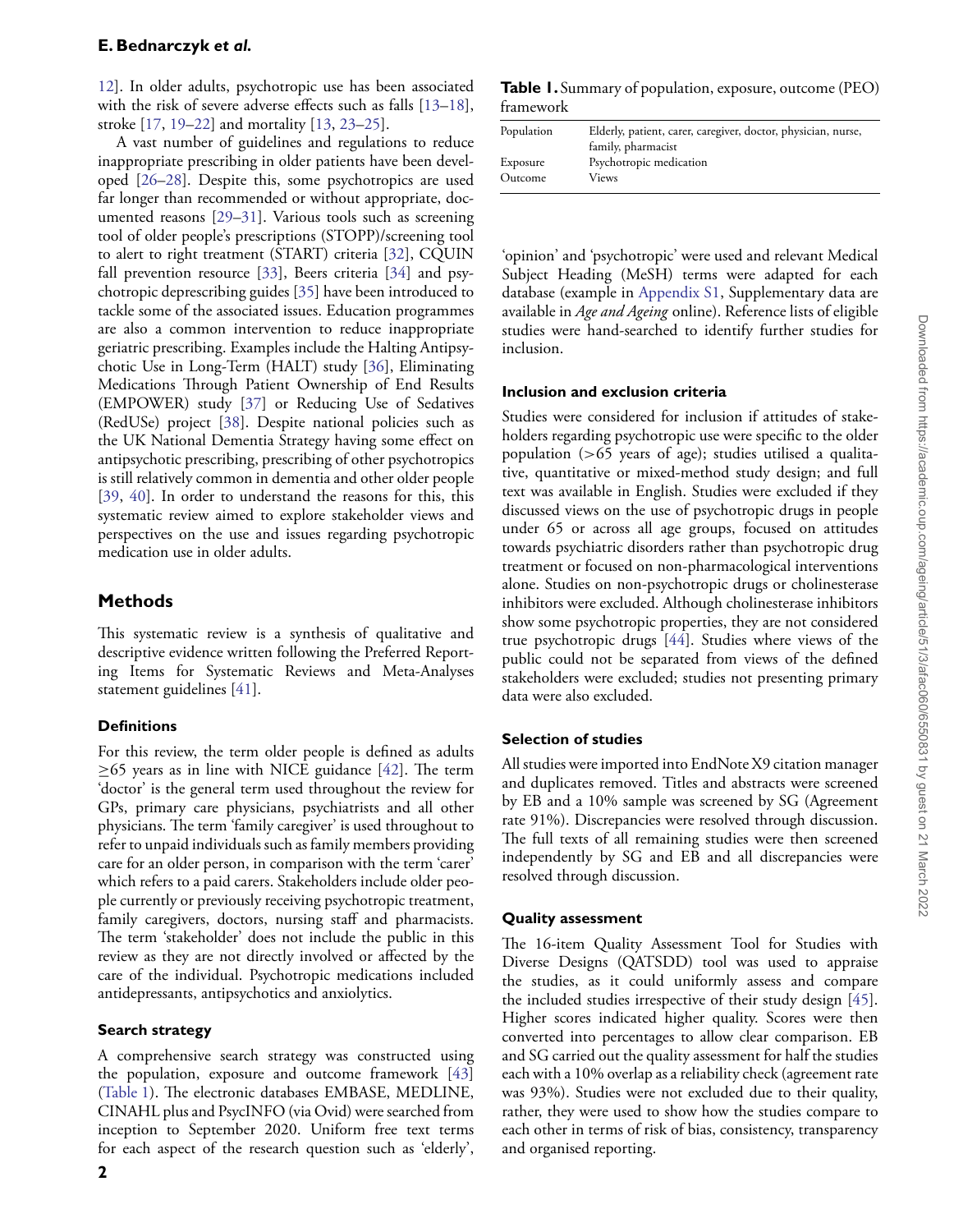### **Data extraction**

Data extracted included key aspects of the study including study design, aims, treatment class, indication, participating stakeholders, patient group (older or mean age where stated), setting, method, analysis and main findings. EB and SG extracted data for half of the studies each with a 10% overlap as a reliability check. SG suggested some minor changes that EB then applied to the full data set. Data extracted included first-order interpretations (direct participant quotes and quantitative data) and second-order interpretations (the authors' interpretations), both of which were considered primary data. Further care was taken to ensure quotations were not taken out of context. This was done by keeping in mind the authors' interpretations to avoid drawing conclusions from incomplete sets of interview data.

#### **Data synthesis**

<span id="page-2-1"></span><span id="page-2-0"></span>Thematic synthesis was used to synthesise new findings beyond the existing literature in the included studies, as per Cochrane recommendation for qualitative evidence synthesis [[46](#page-8-24)]. Firstly, all transcripts were re-read to fully immerse in the data as recommended [[47](#page-8-25)]. EB carried out inductive line-by-line coding for each study, where the meaning of the text was simply summarised. Duplicate or similar codes were merged, and related codes grouped to form descriptive themes. Descriptive themes summarised first-level codes by looking at similarities and differences between them. These descriptive themes remained close to primary studies [[48](#page-8-26)]. In the third stage, higher-order analytical themes were developed by EB to answer the review question. This was done by interpreting, examining relationships between and extrapolating descriptive themes into 'third-order interpretations' to synthesise new findings. This was done iteratively until no new themes were identified while consistently looking back at the original data and its' context. Coding for 10% of the studies was assessed by a second reviewer and any discrepancies resolved through discussion (S.G.).

Due to the diverse nature of this review, heterogenicity of the data and study designs, meta-analyses were not carried out [[41](#page-8-19)].

### **Results**

In total, 34 studies were included in this review [\(Figure 1\)](#page-3-0).

#### **Study characteristics**

Overall, the review included 3,398 stakeholders: 2,712 healthcare and care home staff, 631 older people and 55 family caregivers. Eighteen quantitative studies, 16 qualitative studies and 2 mixed-method studies were included in this review. The summary of study characteristics of included studies is presented in [Table 2](#page-4-0) and the full data extraction table in Appendix S2, Supplementary data are available in *Age and Ageing* online. The most frequent indications for psychotropic prescribing were depression in

<span id="page-2-20"></span><span id="page-2-17"></span><span id="page-2-16"></span><span id="page-2-14"></span><span id="page-2-13"></span><span id="page-2-12"></span><span id="page-2-11"></span><span id="page-2-9"></span><span id="page-2-8"></span><span id="page-2-7"></span><span id="page-2-5"></span><span id="page-2-4"></span>nine studies [\[50,](#page-9-0) [51](#page-9-1), [55](#page-9-2), [56,](#page-9-3) [60](#page-9-4), [62,](#page-9-5) [73,](#page-9-6) [74](#page-9-7), [82\]](#page-9-8), sleeping disorders in seven [\[54–](#page-9-9)[56](#page-9-3), [59,](#page-9-10) [63,](#page-9-11) [74](#page-9-7), [82](#page-9-8)] and anxiety in six [\[54–](#page-9-9)[56,](#page-9-3) [73,](#page-9-6) [74,](#page-9-7) [82\]](#page-9-8). In seven studies, psychotropic medication was used to manage behaviours and BPSD [[49](#page-9-12), [53,](#page-9-13) [57,](#page-9-14) [63](#page-9-11), [65](#page-9-15), [80,](#page-9-16) [81\]](#page-9-17).

#### <span id="page-2-19"></span><span id="page-2-18"></span><span id="page-2-15"></span><span id="page-2-10"></span><span id="page-2-6"></span><span id="page-2-3"></span>**Quality assessment**

The quality assessment scores of studies ranged between 31 and 100%. A full breakdown of the quality assessment of included studies is available (Appendix S3, Supplementary data are available in *Age and Ageing* online).

## **Thematic synthesis**

Four themes were identified from the primary studies: acceptance of long-term psychotropic medication, risk benefit assessment, best practice versus actual practice and organisational factors. All these overall themes were relevant in both community and residential settings. However, some of the specific examples and subthemes were more relevant to the residential setting. In addition, the class of medicines discussed varied between setting with antipsychotics being more commonly researched in residential settings and benzodiazepines and antidepressants being more commonly researched in the community.

# <span id="page-2-2"></span>**Acceptance of long-term use of psychotropic medication in older people**

Ageing was seen as a negative experience by many participants; being commonly associated with social, physical and emotional decline such as ill-health, loss of autonomy and bereavement [\[50,](#page-9-0) [56,](#page-9-3) [74](#page-9-7), [82\]](#page-9-8). Both doctors and patients shared the belief that older people were largely 'set in their ways' [[55](#page-9-2), [56,](#page-9-3) [82](#page-9-8)]. Doctors anticipated resistance to discontinuation of psychotropic medication or introduction of non-pharmacological interventions and older patients expressed the view that they did not wish to 'experiment' at their age by tapering or discontinuing their psychotropic medication [[54](#page-9-9)[–56,](#page-9-3) [59](#page-9-10)]. Doctors indicated that they did not necessarily agree with or promote long-term use in; however, they discussed being more tolerant of long-term use in older people [[54](#page-9-9), [56](#page-9-3), [59\]](#page-9-10). Both doctors and older people expressed the view that psychotropic medication was at times used as a 'crutch', where taking the medication, even at a very low dose, provided emotional comfort and helped keep the patient on an 'even keel' [[56](#page-9-3), [74\]](#page-9-7). Family caregivers, nursing staff and doctors all expressed fear of threatening older people's stable condition. Negative effects experienced by patients during prior attempts to discontinue were also reported to discourage further attempts [\[54–](#page-9-9)[56](#page-9-3), [74\]](#page-9-7). Doctors expressed being much more careful initiating psychotropic treatment compared to providing repeats for long-term use [\[59,](#page-9-10) [81](#page-9-17), [82\]](#page-9-8). Meanwhile, patients were of the view that they trusted prescribers and had confidence in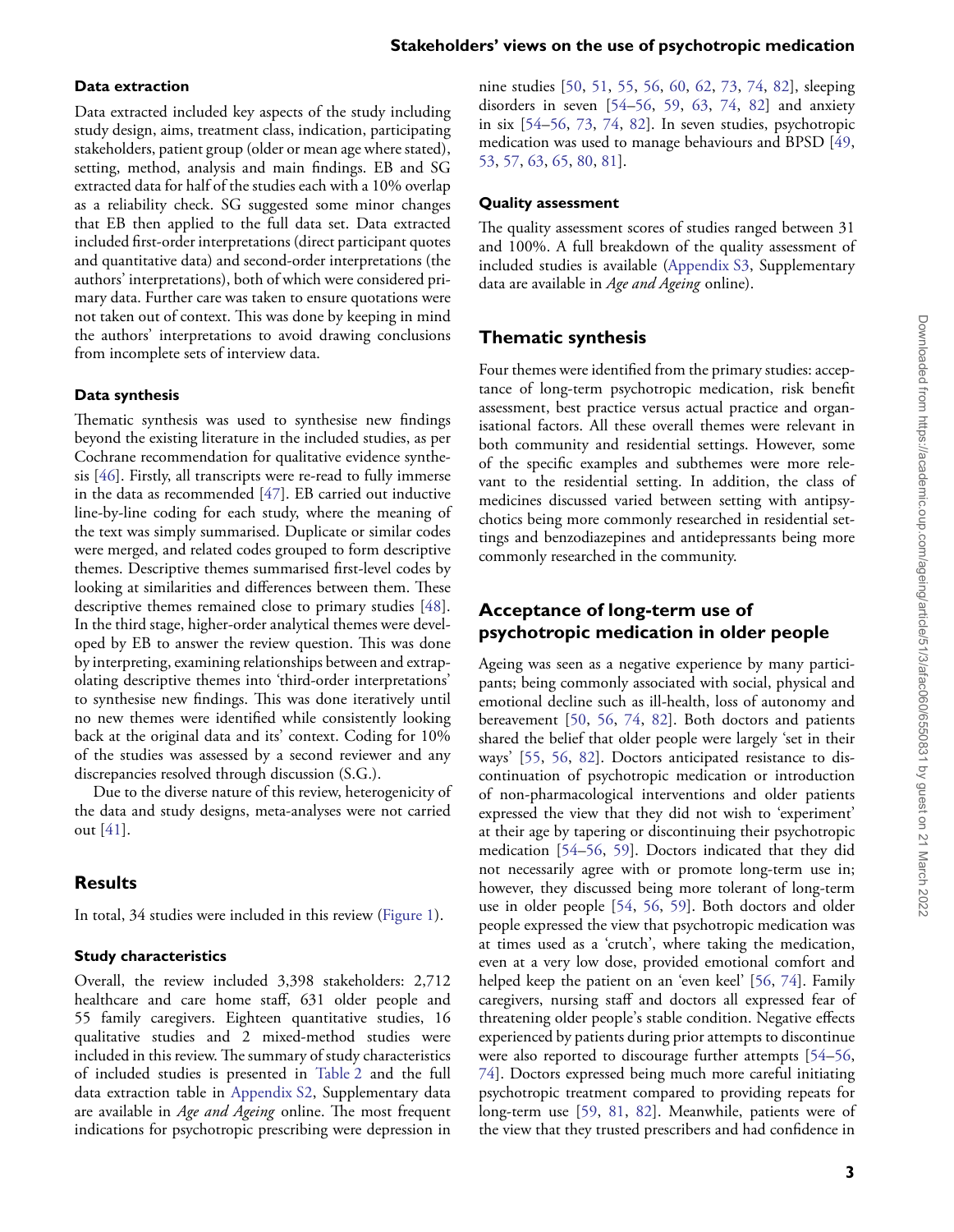#### **E. Bednarczyk** *et al.*



<span id="page-3-0"></span>**Figure 1.** Preferred Reporting Items for Systematic Reviews and Meta-Analyses (PRISMA) flow diagram [\[41](#page-8-19)].

them that if they prescribed medication it was appropriate for them [[55](#page-9-2), [56](#page-9-3), [74\]](#page-9-7). However, family caregivers had a differing view to other stakeholders in this area and did not always feel that their concerns were listened to by healthcare professionals [\[51,](#page-9-1) [65](#page-9-15)].

### **Risk benefit assessment**

A range of benefits of psychotropic medicines were identified by patients, family caregivers and healthcare professionals including enabling normal functioning of patients [\[55,](#page-9-2) [56](#page-9-3)], allowing family caregivers and healthcare professionals to feel that they were doing something to help [\[51,](#page-9-1) [74](#page-9-7)], treating aggressive and agitated behaviour and maintaining health and safety [\[49,](#page-9-12) [53,](#page-9-13) [57,](#page-9-14) [65,](#page-9-15) [80,](#page-9-16) [81\]](#page-9-17). Findings suggested that there was variation with medication class with antipsychotics being seen by healthcare professionals as a last resort, but benzodiazepines being prescribed more freely [[59](#page-9-10)]. Findings also suggested differences between healthcare professional groups with nurses seeming more likely than doctors to encourage use of psychotropic medicines in some situations [[62](#page-9-5), [81\]](#page-9-17). Some doctors expressed the view that prescribing medication to aid sleep helped care home staff more than care home residents and preferred alternative approaches such as giving space to residents to wander safely at night [[53](#page-9-13), [59](#page-9-10), [63](#page-9-11), [80\]](#page-9-16). They reported being in a challenging situation trying

sleep disorders [\[49,](#page-9-12) [53,](#page-9-13) [55](#page-9-2), [56,](#page-9-3) [59](#page-9-10), [63](#page-9-11), [80\]](#page-9-16), managing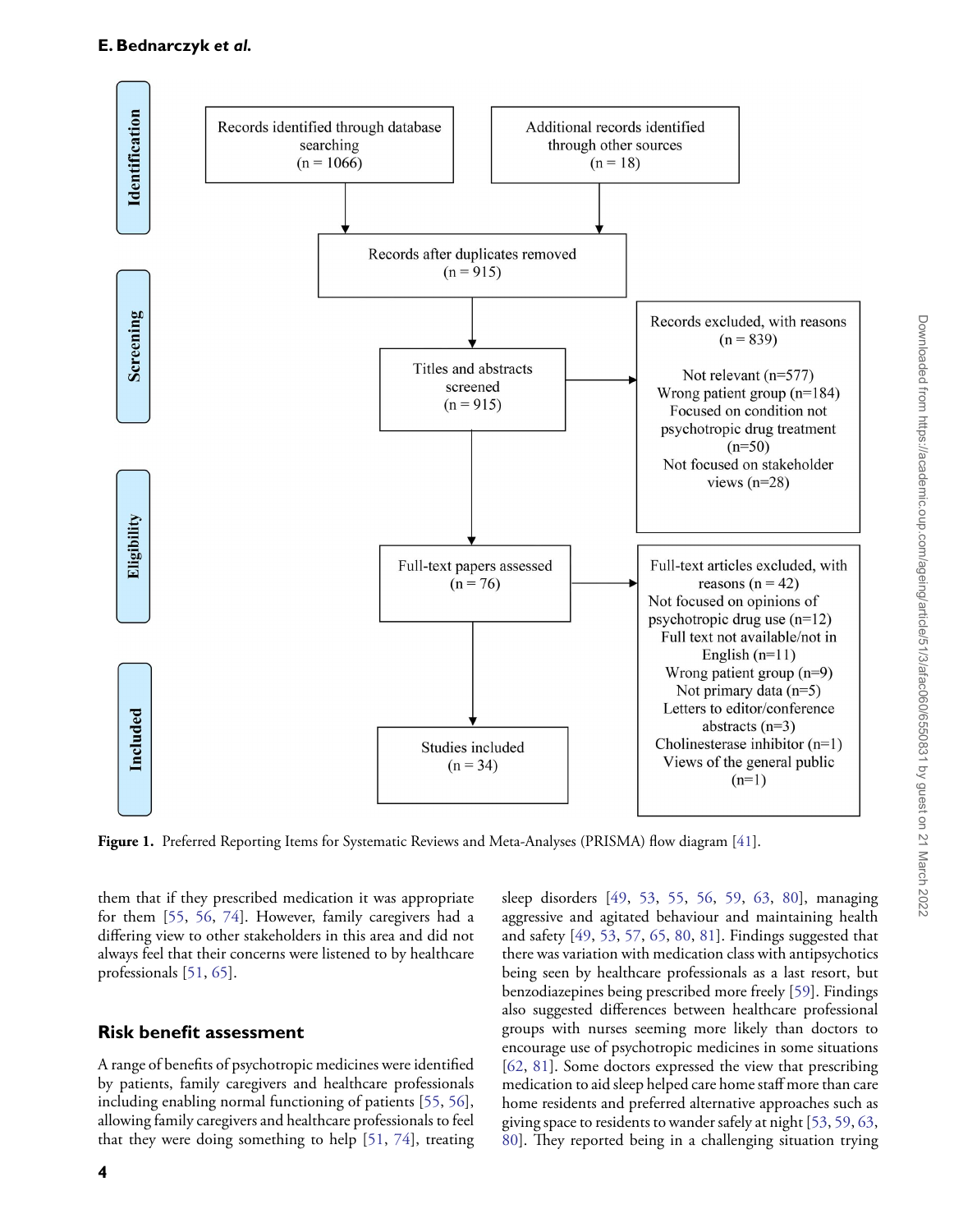<span id="page-4-4"></span><span id="page-4-3"></span><span id="page-4-2"></span><span id="page-4-1"></span>

| Study and country                           | Study design  | Participants                                                       | Setting                          | Treatment class                       |
|---------------------------------------------|---------------|--------------------------------------------------------------------|----------------------------------|---------------------------------------|
| Aerts et al. [49], Australia                | Mixed-methods | 27 nursing staff, 22 GPs, 21 family                                | Residential care                 | Antipsychotics                        |
|                                             |               | caregivers                                                         |                                  |                                       |
| Bogner et al. [50], United States           | Interviews    | 102 older primary care patients                                    | Community                        | Antidepressants                       |
| Boyle and Chambers [51], Ireland            | Focus groups  | 7 family caregivers                                                |                                  | Antidepressants                       |
| Bourgeois et al [52], Belgium               | CS survey     | 25 GPs and 16 nurses                                               | Residential care                 | Benzodiazepines                       |
| Cohen-Mansfield et al. [53], United States  | Interviews    | 7 long term-care physicians, 1 nurse                               | Residential care                 | Antipsychotics                        |
| Cook et al. [54], United States             | Interviews    | 33 primary care physicians                                         | Community                        | Benzodiazepines                       |
| Cook et al. [55], United States             | Interviews    | 50 older benzodiazepine users                                      | Community                        | Benzodiazepines                       |
| Damestoy et al. [54], Canada                | Interviews    | 9 primary care physicians                                          | Community                        | Benzodiazepines,<br>antidepressants   |
|                                             |               |                                                                    |                                  | anxiolytics                           |
| Dickinson et al. [56], England              | Interviews    | 36 long-term depressed patients, 10<br>GP <sub>s</sub>             | Community                        | Antidepressants                       |
| Ervin et al. [57], Australia                | Mixed-methods | 130 nurses                                                         | Residential care                 | Antipsychotics                        |
| Fitch et al. [58], Canada                   | CS survey     | 487 general practitioners                                          | Community                        | Antidepressants                       |
| Flick et al. [59], Germany                  | Interviews    | 20 nursing home doctors                                            | Residential care                 | Benzodiazepines                       |
| Givens et al. [60], United States           | Interviews    | 68 geriatric patients                                              | Community                        | Antidepressants                       |
| Glasspoole and Aman [61], New Zealand       | CS survey     | 44 nurses, 29 administrators                                       | Hospital and<br>residential care | Psychotropics, not<br>further defined |
| Iden et al. [62], Norway                    | Focus groups, | 16 GPs working in nursing homes,                                   | Residential care                 | Antidepressants                       |
|                                             | interviews    | 8 nurses                                                           |                                  |                                       |
| Jacobson and Winograd [63], United States   | Interviews    | 6 physicians, 14 nursing staff, 14<br>patients                     | Residential care                 | Antipsychotics,<br>anxiolytics,       |
|                                             |               |                                                                    |                                  | antidepressants                       |
| Janus et al. [64], Netherlands              | CS survey     | 81 nurses and nursing assistants                                   | Residential care                 | Antipsychotics                        |
| Kerns et al. [65], United States            | Interviews    |                                                                    | Community and                    |                                       |
|                                             |               | 12 nurses, 20 family caregivers                                    | residential care                 | Antipsychotics                        |
| Kuruvilla et al. [66], United States        | Interviews    | 100 patients                                                       | Hospital and<br>community        | Antidepressants                       |
| Kwasny [67], Canada                         | CS survey     | 140 nurses                                                         | Acute inpatient                  | Major and minor                       |
|                                             |               |                                                                    |                                  | tranquilisers                         |
| Lemay et al. [68], United States            | CS survey     | 138 nursing home leaders and 779<br>direct care staff              | Residential care                 | Antipsychotics                        |
| Lesen et al. [69], Sweden                   | Interviews    | 44 patients who had attempted<br>suicide                           | Acute inpatient                  | Antidepressants                       |
| Lu et al. [70], Australia                   | CS survey     | 135 patients with depression                                       | Outpatients                      | Antidepressants                       |
| Lyndon and Russell [71], Australia          | Interviews    | 45 patients                                                        |                                  | Benzodiazepines,<br>antidepressants   |
| Mort et al. [72], United States             | CS survey     | 314 nurses                                                         | Residential care                 | Psychotropics                         |
| Oehlberg et al. [73], United States         | Interviews    | Older patients with depression                                     | Community                        | Antidepressants                       |
| Perodeau et al. [74], Canada                | Interviews    | 21 frail older women, 14 female                                    | Community                        | Antipsychotics,                       |
|                                             |               | family caregivers                                                  |                                  | benzodiazepines                       |
| Prabhakaran and Butler [75], United Kingdom | Interviews    | 118 patients                                                       | Hospital                         | Antidepressants                       |
|                                             |               |                                                                    | in/outpatients                   |                                       |
| Rej et al. [76], Netherlands                | CS survey     | 68 patients with bipolar disorder                                  | Community                        | Psychotropics                         |
| Shaw [77], United Kingdom                   | Interviews    | 49 nursing home staff and 8 GPs                                    | Residential care                 | 'Psychoactive<br>medicines'           |
| Svarstad et al. [78], United States         | L survey      | 191 nurses                                                         | Residential care                 | Antipsychotics,                       |
| Tiller et al. [79], Australia               | CS survey     | 57 psychiatric doctors                                             | Inpatients                       | Antipsychotics                        |
| Walsh et al. [80], Canada                   | Interviews    | 8 nurses                                                           | Inpatient acute                  | Antipsychotics                        |
| Walsh et al. [81], England                  | Interviews    | 8 nurses, 5 GPs, 5 healthcare                                      | Residential care                 | Antipsychotics                        |
|                                             |               | assistants, 4 geriatricians, 3 family<br>caregivers, 2 pharmacists |                                  |                                       |

#### <span id="page-4-0"></span>**Table 2.** Overview of summary characteristics of included studies

<span id="page-4-16"></span><span id="page-4-15"></span><span id="page-4-14"></span><span id="page-4-13"></span><span id="page-4-12"></span><span id="page-4-11"></span><span id="page-4-10"></span><span id="page-4-9"></span><span id="page-4-8"></span><span id="page-4-7"></span><span id="page-4-6"></span><span id="page-4-5"></span>CS, cross sectional, L, longitudinal.

to minimise inappropriate prescribing while having to stay conscious of the risk to and safety of nursing home staff, carers and other residents [\[53,](#page-9-13) [81\]](#page-9-17).

Older people, family caregivers and healthcare professionals also expressed concerns about psychotropic medication including side effects [[49](#page-9-12), [53](#page-9-13), [55,](#page-9-2) [59,](#page-9-10) [60,](#page-9-4) [65,](#page-9-15) [81\]](#page-9-17), potential for addiction [[60](#page-9-4), [73](#page-9-6)] and stigma [\[73\]](#page-9-6). One study found that nurses reported side effects more frequently than both older people and doctors [\[63\]](#page-9-11). Some older people felt medication did not address the root of their problem and was only a 'partial fix' [\[50,](#page-9-0) [51,](#page-9-1) [56,](#page-9-3) [60](#page-9-4), [74](#page-9-7)]. However, side effects associated with psychotropic medication were also minimised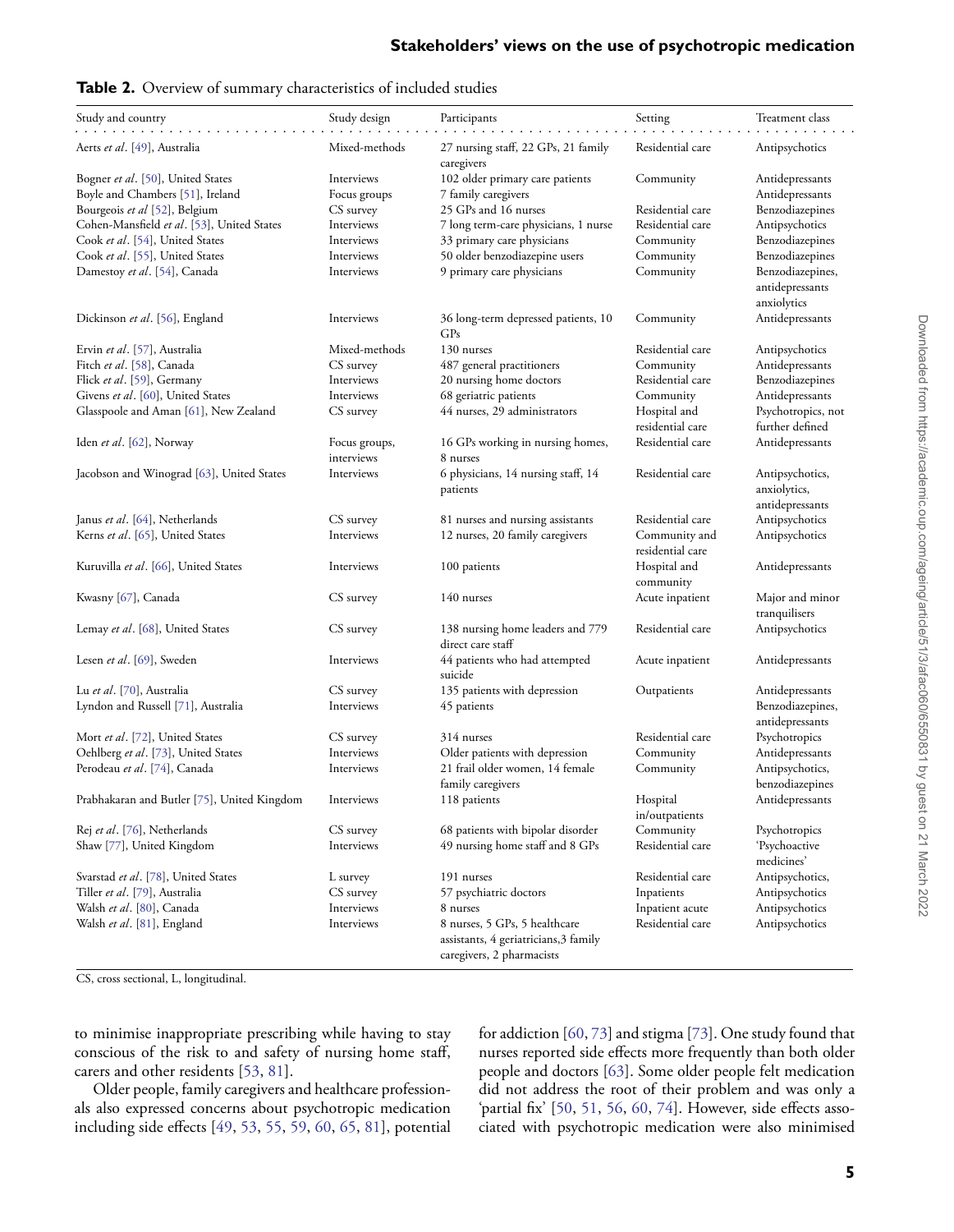by some older people, doctors and family members [[54](#page-9-9)– [56](#page-9-3), [59,](#page-9-10) [63,](#page-9-11) [65](#page-9-15), [74,](#page-9-7) [81,](#page-9-17) [82](#page-9-8)]. Some older people referred to their psychotropic medication as a stable, low dose or a 'small pill' [\[55\]](#page-9-2). Some doctors were also of the view that older people had a low potential for abuse and minimised or accepted the risks of addiction [\[54,](#page-9-9) [59](#page-9-10), [74,](#page-9-7) [82](#page-9-8)]. However, in the study, comprising views of psychiatrists' adverse events in older people were frequently reported as a barrier to prescribing [[79](#page-9-33)].

Doctors and nurses were of the view that assessing whether psychotropic medication was appropriate in older people was challenging [\[49,](#page-9-12) [53](#page-9-13)[–56,](#page-9-3) [62](#page-9-5), [65](#page-9-15), [80–](#page-9-16)[82](#page-9-8)]. Difficulties that were identified included: establishing a clear diagnosis [[56](#page-9-3), [62\]](#page-9-5), communication difficulties [\[56,](#page-9-3) [80](#page-9-16)] and the increased sensitivity to the side effects of psychotropic medication in older people. Doctors and nurses were of the view that greater vigilance was necessary for this population. Prescribing seemed to occur where doctors believed the overall benefits of initiating or maintaining use outweighed the harms. Many doctors referred to the process of a risk–benefit analysis [\[53](#page-9-13)[–56,](#page-9-3) [59](#page-9-10), [65,](#page-9-15) [82\]](#page-9-8). The importance of a holistic assessment of any underlying needs such as pain or constipation which may be causing distress was also highlighted by healthcare professionals [\[49,](#page-9-12) [53,](#page-9-13) [57](#page-9-14), [80](#page-9-16), [81](#page-9-17)]. However, nurses and doctors' opinions to treat differed at times. Nurses sometimes expressed frustration with the fact that prescribers were not always present when residents were most agitated [[63](#page-9-11), [65\]](#page-9-15). Nurses were identified as the main driver of prescribing [[49](#page-9-12), [62](#page-9-5), [81\]](#page-9-17). Nurses' knowledge of their patients seemed to both promote and prevent psychotropic use. Knowing the residents helped nurses understand behaviours and provide individualised non-drug interventions which better addressed the patients' needs [[53](#page-9-13)]. However, anticipating resident's behaviour also sometimes led to pre-emptively treating behaviours with less assessment of underlying needs [\[81\]](#page-9-17). Glasspoole and Aman found that the majority of nurses wanted to be more involved in decisions regarding antipsychotic medicines and weighted nursing notes and observations more highly than standardised assessments [\[61\]](#page-9-20).

### **Best practice versus actual practice**

Doctors seemed to generally express awareness and agreement with current guidelines for psychotropic use, such as prescribing benzodiazepines for short-term treatment of specific indications only. However, some doctors criticized guidelines as being 'out of touch' with real-world problems and practice and discussed how over-regulation of psychotropic medication did not necessarily improve care [\[53,](#page-9-13) [54,](#page-9-9) [81](#page-9-17)]. Other prescribers and nursing staff believed regulation and guidelines helped inform and evaluate their decision-making [[81](#page-9-17)]. However, they also identified that they did not always follow them in practice. Some were of the view that medication reviews could help identify inappropriate use while acknowledging that these were not always carried out [\[49,](#page-9-12) [55,](#page-9-2) [56](#page-9-3), [62](#page-9-5)].

Stakeholders suggested that further education regarding psychotropic medicines was needed to increase their appropriate use, discontinuation and the uptake of nonpharmacological interventions [[52](#page-9-18)]. Doctors believed that nurses with a better understanding of BPSD, non-drug interventions and the risks and benefits of psychotropic medication may be less likely to request drug treatment [[53](#page-9-13), [62,](#page-9-5) [80](#page-9-16), [81\]](#page-9-17). In addition, some doctors expressed feeling out of their comfort zone, particularly when persuading older people to discontinue their psychotropic medication [[56](#page-9-3), [81\]](#page-9-17).

# **Organisational factors**

#### **Time and staff constraints**

A recurring theme across studies was that lack of time was a barrier to deprescribing. Addressing psychotropic use was considered difficult and time-consuming by doctors, with psychotropic discontinuation requiring more time than other medication [[54](#page-9-9), [56](#page-9-3), [57,](#page-9-14) [59\]](#page-9-10). Doctors believed older people discontinuing psychotropic medication were likely to require more support, which may not always be easily available. In addition, nurses stated that the time needed to complete day-to-day tasks left them with little time to interact with residents or provide them with recreational activities for example involving arts and crafts, pets and home activities [\[53,](#page-9-13) [81\]](#page-9-17). Prescribing for staff-orientated needs was not considered good practice. However, doctors and nurses acknowledged the use of psychotropics such as antipsychotics or benzodiazepines helped manage nurse workload by managing the resident's BPSD or insomnia [[59](#page-9-10), [80,](#page-9-16) [81\]](#page-9-17).

### **Treatment culture and hierarchies**

Treatment culture and hierarchy was particularly relevant in residential care home settings. Pharmacists and nursing assistants in one study described a perceived hierarchy in nursing home environments, with decision-making largely between doctors and nurses [\[81\]](#page-9-17). Some stakeholders stated that doctors often relied on nurses' judgement to inform decision-making, with little mention of other staff involved in the older people's care [\[62,](#page-9-5) [80](#page-9-16), [81\]](#page-9-17). Doctors believed treatment cultures could impact prescribing. If nursing home environments were more suited for the needs of the residents and less task orientated, there may be less of a need to prescribe [[53](#page-9-13), [81\]](#page-9-17). In a longitudinal study, greater reductions in the use of antipsychotic drugs over time were found in facilities with a resident-centred culture, a less severe case mix and a higher nurse-to-resident staffing ratio [\[76\]](#page-9-30).

#### **Barriers to non-pharmacological treatments**

While recognising non-pharmacological alternatives as the gold standard, barriers to their use were identified by doctors and nurses. These included lack of time, training, funding, accessibility, volunteers or other resources [[53](#page-9-13),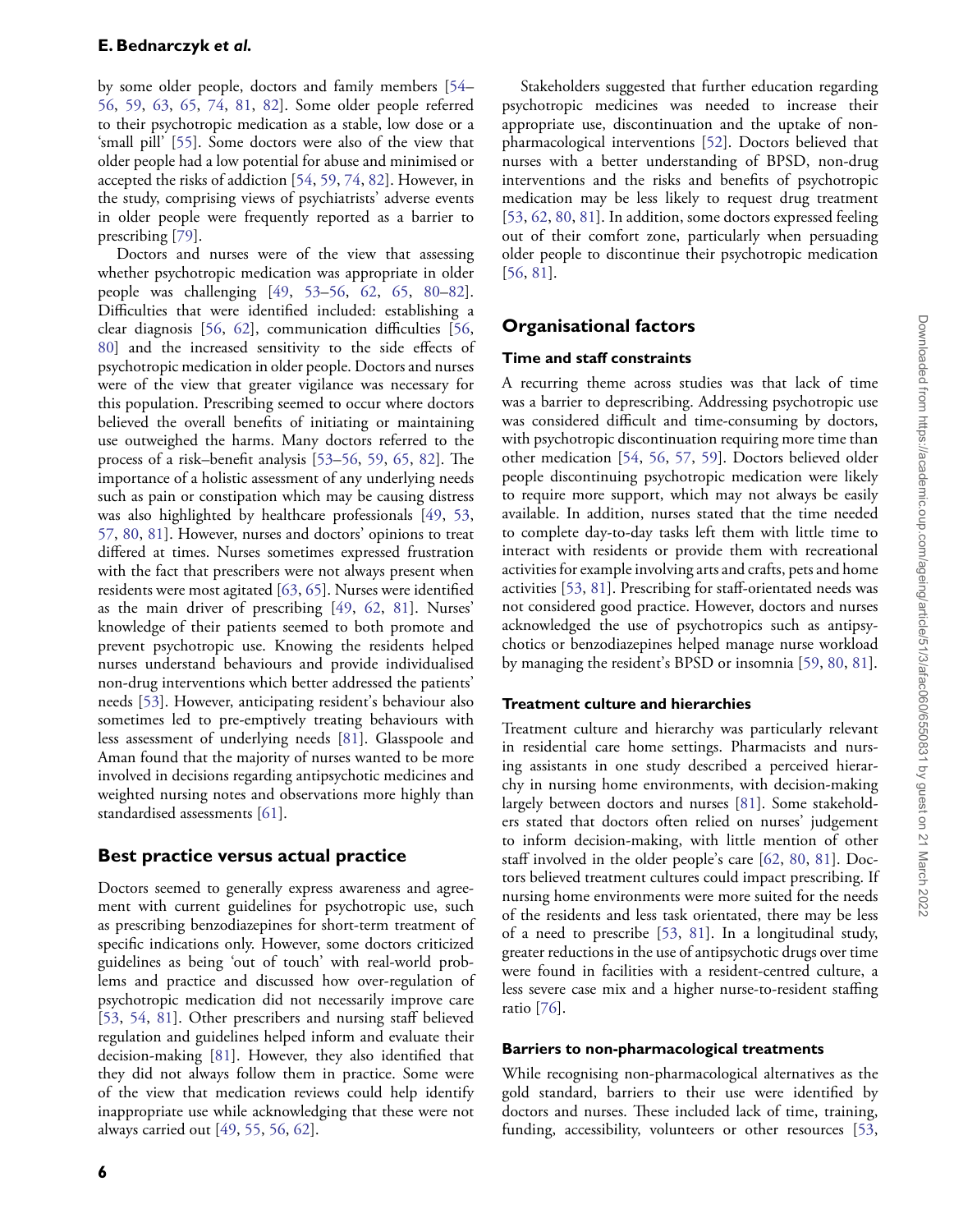[54](#page-9-9), [56](#page-9-3), [59,](#page-9-10) [65,](#page-9-15) [81](#page-9-17)], and older people not wishing to try psychological interventions [[54](#page-9-9)–[56](#page-9-3)]. However, older people expressed being more open to social interventions [\[53,](#page-9-13) [56,](#page-9-3) [59](#page-9-10)]. Where older people rejected interventions such as bereavement counselling, doctors expressed a lack of alternatives [\[54–](#page-9-9)[56](#page-9-3), [80](#page-9-16)]. Doctors also acknowledged difficulty treating social and emotional causes of depression, anxiety or insomnia. Family events, loneliness, ill health or bereavement were commonly at the root of these issues [\[56,](#page-9-3) [74\]](#page-9-7). Doctors felt psychotropic medications could help alleviate some symptoms; however, addressing psychosocial problems required non-drug interventions. Doctors however reported not always being able to provide these due to time, structural and other factors. Some doctors felt unease prescribing psychotropic medication solely for older peoples' social issues, such as loneliness from the loss of a spouse or isolation, and some nurses also agreed that taking time to explore social aspects of older people's lives and employ non-drug interventions could reduce the need for medication.

# **Discussion**

There are several personal and external factors influencing the use of psychotropic drugs in older people. The acceptance of long-term use in this population is a prominent theme of this review. Many older people possess negative beliefs regarding their ability to get better and their suitability for non-drug approaches. Older people, healthcare professionals and family caregivers express fear of negative consequences of discontinuation, which often leads to prolonged use of psychotropic medication, despite no longer being clinically appropriate or necessary. Side effects and addiction in this population are commonly minimised by stakeholders. This may partly be due to some groups of patients being unable to express the side effects that they are experiencing. Nurses appear to have a large influence on prescribing of psychotropics in residential care. Nonetheless, psychotropic drugs, antipsychotics in particular, are highlighted to be the last resort showing awareness of the need for appropriate use. Although many doctors feel unease prescribing for social issues of older people, they often feel they have little choice due to situatedness pressures, including patient, environmental and organisational factors. These factors led to a discordance between best and actual practice and the medicalisation of conditions that may not have needed drug treatment if tailored non-pharmacological interventions were available.

There is a distinction in views regarding prescribing antipsychotic agents in comparison with other psychotropic medication. The initiation and long-term use of antidepressants, hypnotics and anxiolytics seem to be more accepted by staff, family caregivers and patients in comparison with the initiation of antipsychotic agents. In addition, psychiatrists showed preference for atypical antipsychotics over typical antipsychotic drugs in terms of safety and clinical usefulness.

#### **Comparison with existing literature**

<span id="page-6-4"></span><span id="page-6-3"></span><span id="page-6-2"></span><span id="page-6-1"></span><span id="page-6-0"></span>The findings of this review help explain the findings of previous studies that have shown high rates of inappropriate psychotropic prescribing in older people both in care homes [[4](#page-7-3)[–7](#page-7-11)] and wider settings [[83](#page-10-0)]. While some studies have shown a decrease in the prescribing of some drug classes, such as benzodiazepines over time [\[83,](#page-10-0) [84\]](#page-10-1), these decreases have been small and inconsistent across different countries [[85](#page-10-2), [86\]](#page-10-3). Various guidelines have been developed to support appropriate psychotropic use, barriers exist in practice. However, more focus on increasing accessibility and acceptability of alternative non-pharmacological treatments is necessary to reduce inappropriate prescribing of psychotropic medication. Previous research has also shown that country of residence is more important than clinical factors in determining psychotropic use and this also suggests that prescribing habits, social, cultural, behavioural and regulatory factors play an important role [[8](#page-7-5), [87](#page-10-4)]. Many of our findings are also consistent with general themes relating to medication use in older people found in previous studies. They include negative self-perceptions of ageing with declining health, more perceived barriers to care [\[88–](#page-10-5)[90](#page-10-6)] and high levels of general inappropriate prescribing in residential homes [[91](#page-10-7)].

#### <span id="page-6-8"></span><span id="page-6-7"></span><span id="page-6-6"></span><span id="page-6-5"></span>**Strengths and limitations**

<span id="page-6-10"></span><span id="page-6-9"></span>The number of studies included in this review covered the views of an overall large number of participants, giving a good insight into a range of stakeholder views. However, excluding papers not available in English may have excluded useful studies. Evidence on the effects of language bias is inconclusive [\[92–](#page-10-8)[95\]](#page-10-9), but it is of note that all the included studies were from North America, Australia and Europe. Current tools for studies with diverse designs such as QATSDD can be difficult to apply, with some indicators being rather subjective. While thematic synthesis can be used with both 'thick' and 'thin' data, it is the 'thicker' data with higher levels of conceptual detail, which develop descriptive themes into more in-depth analytic themes [\[46\]](#page-8-24). Some of the included studies provided more conceptually poor or 'thin' data, which resulted in less contribution to the final analysis in comparison with studies which had richer results. This may have limited some of the findings of the thematic synthesis. In addition, the studies varied greatly in quality. However, the consistency of themes identified across studies suggests cumulative validity of the findings.

#### **Implications for research and practice**

<span id="page-6-12"></span><span id="page-6-11"></span>Time constraints are a clear barrier to addressing longterm use of psychotropic medication in older adults. Where utilised, psychotropic reviews have been useful, reducing prescribing rates by 28–82% [[36](#page-8-14), [96,](#page-10-10) [97](#page-10-11)]. The implementation of pharmacist-led psychotropic reviews could be a suitable intervention to ensure older people taking these medicines are regularly reviewed. Utilising general practice and care home pharmacists could address psychotropic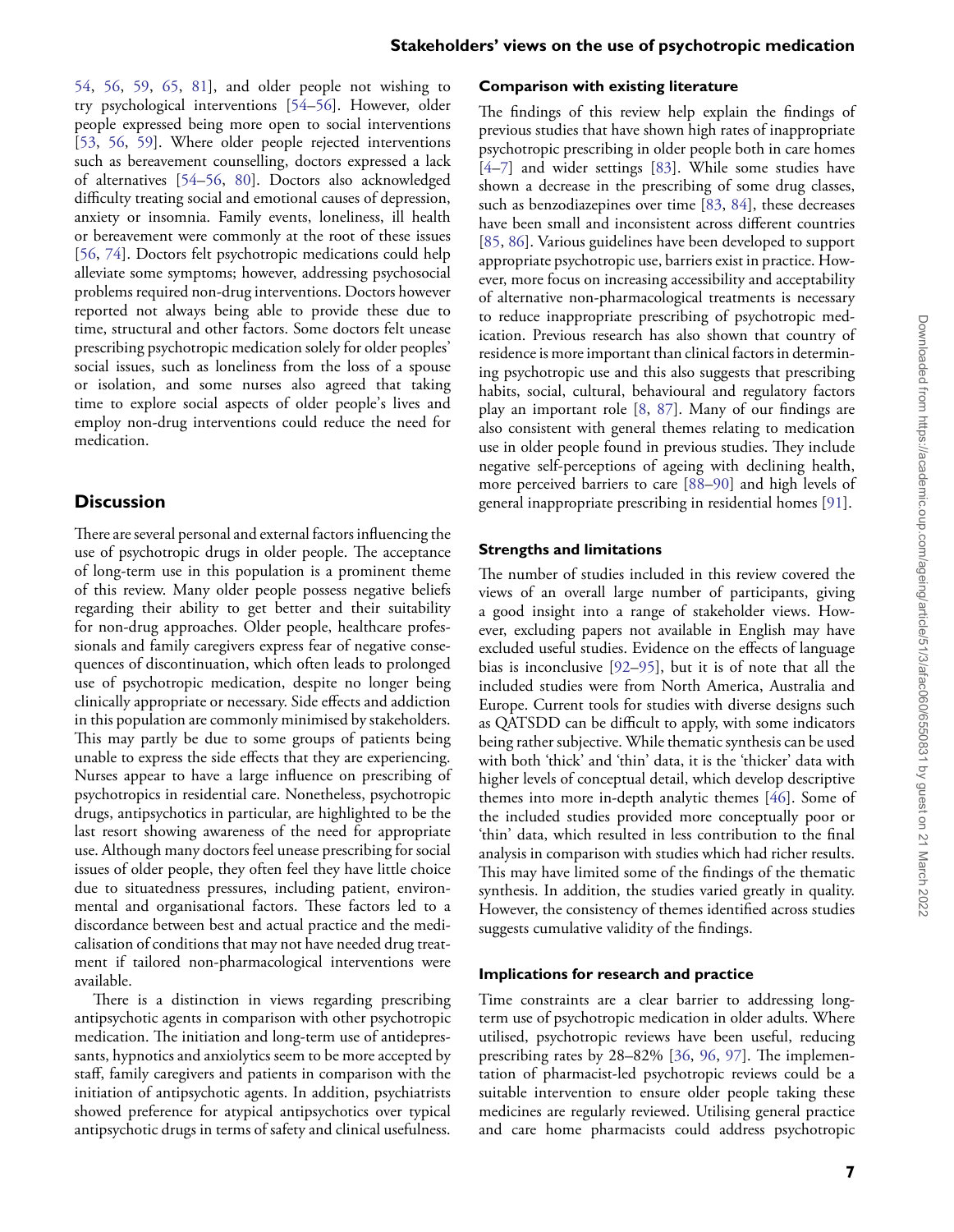use and discontinuation. Family caregivers should be involved in shared decision-making about psychotropic medication where appropriate as our findings show that they did not always feel that their concerns are addressed adequately. Further research quantifying the health and patient need, as well as the effectiveness of the service on improving patient outcomes is necessary. However, without non-pharmacological support, discontinuation can be detrimental to older people's quality of life [\[96\]](#page-10-10). To help ease the fear of discontinuation and perceived necessity for psychotropics, there is a clear need for further research into tailoring psychosocial supportive approaches to older people, encouraging participation and implementing individualised care in care homes by educating nursing staff. Taking into account the various barriers to non-pharmacological interventions, more needs to change on a systemic level to reduce the need for psychotropic medication. With loneliness, negative life events and losses commonly at the root of psychotropic prescribing, research into how to best provide non-drug interventions tailored to older peoples' needs is necessary to reduce patient and staff reliance on psychotropic medication.

There is less research on the views and experiences of family caregivers compared to other groups and future research should focus more on this group. In addition, only one study included psychiatrists, and this was limited to the inpatient setting. No studies compared the opinions of psychiatrists with general practitioners and other healthcare professionals. This is an important area for future research due to psychiatrists' expertise and possibly different levels of situational pressures to general practitioners. Such research should focus on the role of psychiatrists in both inpatient and outpatient settings and incorporate their views on time and resources available. The interactions between psychiatrists and other members of the healthcare team regarding psychotropic use in older adults should also be explored.

# **Conclusion**

Psychotropic use in older adults remains a complex issue which requires addressing on a wider level. Attitudes of patients and other stakeholders encourage long-term use as well as organisational factors. Findings of this study provide the groundwork to support the development of alternative interventions, improving care in both care homes and the community.

**Supplementary Data:** [Supplementary data](https://academic.oup.com/ageing/article-lookup/doi/10.1093/ageing/afac060#supplementary-data) mentioned in the text are available to subscribers in *Age and Ageing* online.

**Acknowledgements:** This work was supported by the National Institute for Health Research (NIHR) Imperial Patient Safety Translational Research Centre. This report presents independent research. The views expressed in this publication are those of the authors, not necessarily those of the NHS, the NIHR or the Department of Health and Social Care.

**Declaration of Conflicts of Interest:** None.

**Declaration of Sources of Funding:** None.

# **References**

- <span id="page-7-0"></span>**[1.](#page-0-0)** National Institute for Health and Care Excellence (NICE). First-Choice Antidepressant Use in Adults with Depression or Generalised Anxiety Disorder Key Therapeutic Topic [KTT8]. <nice.org.uk/guidance/ktt8> (2 January 2021, date last accessed).
- <span id="page-7-1"></span>**[2.](#page-0-1)** National Institute for Health and Care Excellence (NICE). Antipsychotics in People Living with Dementia [KTT7]. <https://www.nice.org.uk/advice/ktt7> (2 January 2021, date last accessed).
- <span id="page-7-2"></span>**[3.](#page-0-2)** Brett J, Pearson S-A, Daniels B, Wylie CE, Buckley NA. A cross sectional study of psychotropic medicine use in Australia in 2018: a focus on polypharmacy. Br J Clin Pharmacol 2021; 87: 1369–77.
- <span id="page-7-3"></span>**[4.](#page-0-3)** Percudani M, Barbui C, Fortino I, Petrovich L. Antidepressant drug prescribing among elderly subjects: a population-based study. Int J Geriatr Psychiatry 2005; 20: 113–8.
- <span id="page-7-4"></span>**[5.](#page-0-4)** Dempsey O, Moore H. Psychotropic prescribing for older people in residential care in the UK, are guidelines being followed? Prim Care Community Psychiatry 2005; 10: 13–8.
- **6.** Grill P, Marwick C, de Souza N, Burton JK, Hughes C, Guthrie B. The burden of psychotropic and anticholinergic medicines use in care homes: population-based analysis in 147 care homes. Age Ageing 2021; 50: 183–9.
- <span id="page-7-11"></span>**[7.](#page-6-0)** Smeets CHW, Gerritsen DL, Zuidema SU *et al.* Psychotropic drug prescription for nursing home residents with dementia: prevalence and associations with non-resident-related factors. Aging Ment Health 2018; 22: 1239–46.
- <span id="page-7-5"></span>**[8.](#page-0-5)** Janus SI, van Manen JG, IJzerman MJ, Zuidema SU. Psychotropic drug prescriptions in western European nursing homes. Int Psychogeriatr 2016; 28: 1775–90.
- <span id="page-7-6"></span>**[9.](#page-0-6)** Voyer P, Martin LS. Improving geriatric mental health nursing care: making a case for going beyond psychotropic medications. Int J Ment Health Nurs 2003; 12: 11–21.
- <span id="page-7-7"></span>**[10.](#page-0-7)** Bajracharya R, Qato DM. Patterns of psychoactive medication use in community-dwelling older adults in the US in 2016: a descriptive cross-sectional study. J Aging Health 2021; 33: 86–100.
- <span id="page-7-8"></span>**[11.](#page-0-8)** Shi S, Mörike K, Klotz U. The clinical implications of ageing for rational drug therapy. Eur J Clin Pharmacol 2008; 64: 183–99.
- <span id="page-7-9"></span>**[12.](#page-1-1)** Varma S, Sareen H, Trivedi JK. The geriatric population and psychiatric medication. Mens Sana Monogr 2010; 8: 30–51.
- <span id="page-7-10"></span>**[13.](#page-1-2)** Johnell K, Jonasdottir Bergman G, Fastbom J *et al.* Psychotropic drugs and the risk of fall injuries, hospitalisations and mortality among older adults. Int J Geriatr Psychiatry 2017; 32: 414–20.
- **14.** Izza MAD, Lunt E, Gordon AL, Gladman JRF, Armstrong S, Logan P. Polypharmacy, benzodiazepines, and antidepressants, but not antipsychotics, are associated with increased falls risk in UK care home residents: a prospective multi-Centre study. Eur Geriatr Med 2020; 11: 1043–50.
- **15.** Seppala LJ, Wermelink AMAT, de Vries M *et al.* Fall-riskincreasing drugs: a systematic review and meta-analysis: II. Psychotropics. J Am Med Dir Assoc 2018; 19: 371.e11–7.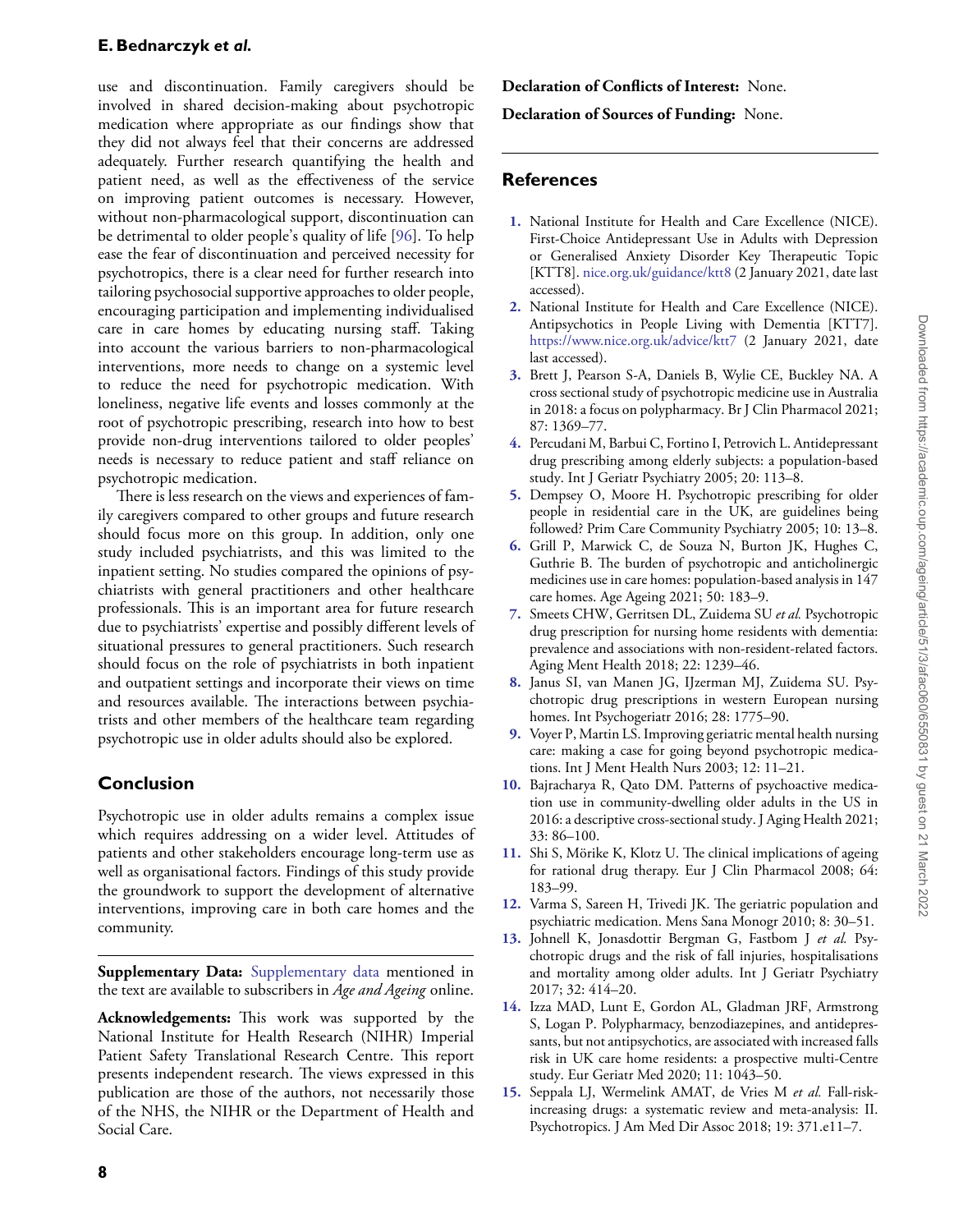- **16.** Janus SIM, Reinders GH, van Manen JG *et al.* Psychotropic drug-related fall incidents in nursing home residents living in the eastern part of the Netherlands. Drugs R&D 2017; 17: 321–8.
- <span id="page-8-1"></span>**[17.](#page-1-3)** Richardson K, Loke YK, Fox C *et al.* Adverse effects of Zdrugs for sleep disturbance in people living with dementia: a population-based cohort study. BMC Med 2020; 18: 351.
- <span id="page-8-0"></span>**[18.](#page-1-4)** Díaz-Gutiérrez MJ, Martínez-Cengotitabengoa M, Sáez de Adana E *et al.* Relationship between the use of benzodiazepines and falls in older adults: a systematic review. Maturitas 2017; 101: 17–22.
- <span id="page-8-2"></span>**[19.](#page-1-5)** Hsu WT, Esmaily-Fard A, Lai CC *et al.* Antipsychotics and the risk of cerebrovascular accident: a systematic review and meta-analysis of observational studies. J Am Med Dir Assoc 2017; 18: 692–9.
- **20.** Gill SS, Rochon PA, Herrmann N *et al.* Atypical antipsychotic drugs and risk of ischaemic stroke: population based retrospective cohort study. BMJ 2005; 330: 445.
- **21.** Zivkovic S, Koh CH, Kaza N, Jackson CA. Antipsychotic drug use and risk of stroke and myocardial infarction: a systematic review and meta-analysis. BMC Psychiatry 2019; 19: 189–9.
- <span id="page-8-3"></span>**[22.](#page-1-6)** Szmulewicz AG, Angriman F, Pedroso FE, Vazquez C, Martino DJ. Long-term antipsychotic use and major cardiovascular events: a retrospective cohort study. J Clin Psychiatry 2017; 78: e905–12.
- <span id="page-8-4"></span>**[23.](#page-1-7)** Maust DT, Kim HM, Seyfried LS *et al.* Antipsychotics, other psychotropics, and the risk of death in patients with dementia: number needed to harm. JAMA Psychiat 2015; 72: 438–45.
- **24.** Schneider LS, Dagerman KS, Insel P. Risk of death with atypical antipsychotic drug treatment for dementia: metaanalysis of randomized placebo-controlled trials. JAMA 2005; 294: 1934–43.
- <span id="page-8-5"></span>**[25.](#page-1-8)** Jennum P, Baandrup L, Iversen HK, Ibsen R, Kjellberg J. Mortality and use of psychotropic medication in patients with stroke: a population-wide, register-based study. BMJ Open 2016; 6: e010662.
- <span id="page-8-6"></span>**[26.](#page-1-9)** National Institute for Health and Care Excellence (NICE). Dementia: Assessment, Management and Support for People Living with Dementia and Their Carers NICE Guidance [NG97]. <https://www.nice.org.uk/guidance/ng97> (2 January 2021, date last accessed).
- **27.** Reus VI, Fochtmann LJ, Eyler AE *et al.* The American Psychiatric Association practice guideline on the use of antipsychotics to treat agitation or psychosis in patients with dementia. Am J Psychiatry 2016; 173: 543–6.
- <span id="page-8-7"></span>**[28.](#page-1-10)** Keltner NL, Folks DG. The omnibus budget reconciliation act: impact on psychotropic drug use in long-term care facilities. Perspect Psychiatr Care 1995; 31: 30–3.
- <span id="page-8-8"></span>[29.](#page-1-11) Lornstad MT, Aarøen M, Bergh S, Benth JŠ, Helvik AS. Prevalence and persistent use of psychotropic drugs in older adults receiving domiciliary care at baseline. BMC Geriatr 2019; 19: 119.
- <span id="page-8-9"></span>**30.** Royal College of Psychiatrists. National Audit of Dementia: Prescription of Psychotropic Medication Initiated in Hospital for Behavioural and Psychological Symptoms of Dementia. [https://www.rcpsych.ac.uk/docs/default-source/improving](https://www.rcpsych.ac.uk/docs/default-source/improving-care/ccqi/national-clinical-audits/national-audit-of-dementia/r4-resources/spotlight/nad-spotlight-report-feb2020.pdf?sfvrsn=6a86cfbd_2)[care/ccqi/national-clinical-audits/national-audit-of-deme](https://www.rcpsych.ac.uk/docs/default-source/improving-care/ccqi/national-clinical-audits/national-audit-of-dementia/r4-resources/spotlight/nad-spotlight-report-feb2020.pdf?sfvrsn=6a86cfbd_2) [ntia/r4-resources/spotlight/nad-spotlight-report-feb2020.](https://www.rcpsych.ac.uk/docs/default-source/improving-care/ccqi/national-clinical-audits/national-audit-of-dementia/r4-resources/spotlight/nad-spotlight-report-feb2020.pdf?sfvrsn=6a86cfbd_2) [pdf?sfvrsn=6a86cfbd\\_2](https://www.rcpsych.ac.uk/docs/default-source/improving-care/ccqi/national-clinical-audits/national-audit-of-dementia/r4-resources/spotlight/nad-spotlight-report-feb2020.pdf?sfvrsn=6a86cfbd_2) (2 January 2021, date last accessed).
- **[31.](#page-1-12)** Sgnaolin V, Engroff P, Andrade CP *et al.* Patterns of chronic benzodiazepine use in the elderly. Arch Clin Psychiatr 2016; 43: 79–82.
- <span id="page-8-10"></span>**[32.](#page-1-13)** O'Mahony D, O'Sullivan D, Byrne S, O'Connor MN, Ryan C, Gallagher P. STOPP/START criteria for potentially inappropriate prescribing in older people: version 2. Age Ageing 2015; 44: 213–8.
- <span id="page-8-11"></span>**[33.](#page-1-14)** Commissioning for Quality and Innovation (CQUIN). CCG7: Three High Impact Actions to Prevent Hospital Falls. [https://improvement.nhs.uk/documents/5335/Fa](https://improvement.nhs.uk/documents/5335/Falls_CQUIN_FAQ_Final.pdf) [lls\\_CQUIN\\_FAQ\\_Final.pdf](https://improvement.nhs.uk/documents/5335/Falls_CQUIN_FAQ_Final.pdf) (02 January 2021, date last accessed).
- <span id="page-8-12"></span>**[34.](#page-1-15)** American Geriatrics Society. American Geriatrics Society 2019 updated AGS beers criteria $^{\circledR}$  for potentially inappropriate medication use in older adults. J Am Geriatr Soc 2019; 67: 674–94.
- <span id="page-8-13"></span>**[35.](#page-1-16)** New South Wales Therapeutic Advisory Group. DeprescribingTools. <https://www.nswtag.org.au/deprescribing-tools/> (2 January 2021, date last accessed).
- <span id="page-8-14"></span>**[36.](#page-1-17)** Brodaty H, Aerts L, Harrison F *et al.* Antipsychotic deprescription for older adults in long-term care: the HALT study. J Am Med Dir Assoc 2018; 19: 592–600.e7.
- <span id="page-8-15"></span>**[37.](#page-1-18)** Tannenbaum C, Martin P, Tamblyn R *et al.* Reduction of inappropriate benzodiazepine prescriptions among older adults through direct patient education: the EMPOWER cluster randomized trial. JAMA Intern Med 2014; 174: 890–8.
- <span id="page-8-16"></span>**[38.](#page-1-19)** Breen J, Jackson S, Gee P *et al.* An effective approach to decrease antipsychotic and benzodiazepine use in nursing homes: the RedUSe project. Int Psychogeriatr/IPA 2009; 22: 26–36.
- <span id="page-8-17"></span>**[39.](#page-1-20)** Szczepura A, Wild D, Khan AJ *et al.* Antipsychotic prescribing in care homes before and after launch of a national dementia strategy: an observational study in English institutions over a 4-year period. BMJ Open 2016; 6: e009882.
- <span id="page-8-18"></span>**[40.](#page-1-21)** Kales HC, Gitlin LN, Lyketsos CG. When less is more, but still not enough: why focusing on limiting antipsychotics in people with dementia is the wrong policy imperative. J Am Med Dir Assoc 2019; 20: 1074–9.
- <span id="page-8-19"></span>**[41.](#page-1-22)** Moher D, Liberati A, Tetzlaff J, Altman DG, for the PRISMA Group. Preferred reporting items for systematic reviews and meta-analyses: the PRISMA statement. BMJ 2009; 339: b2535.
- <span id="page-8-20"></span>**[42.](#page-1-23)** National Institute for Health and Care Excellence (NICE). Older People: Independence and Mental Wellbeing NICE Guideline [NG32] <https://www.nice.org.uk/guidance/ng32> (2 January 2021, date last accessed).
- <span id="page-8-21"></span>**[43.](#page-1-24)** City University of London. Doing Postgraduate Research. [https://libguides.city.ac.uk/postgraduate\\_research](https://libguides.city.ac.uk/postgraduate_research) (02 January 2021, date last accessed).
- <span id="page-8-22"></span>**[44.](#page-1-25)** Cummings JL. Cholinesterase inhibitors: a new class of psychotropic compounds. Am J Psychiatry 2000; 157: 4–15.
- <span id="page-8-23"></span>**[45.](#page-1-26)** Sirriyeh R, Lawton R, Gardner P *et al.* Reviewing studies with diverse designs: the development and evaluation of a new tool. J Eval Clin Pract 2012; 18: 746–52.
- <span id="page-8-24"></span>**[46.](#page-2-0)** Noyes J BA, Cargo M, Flemming K, Harden A, Harris J, Garside R, Hannes K, Pantoja T, Thomas J. Chapter 21: Qualitative Evidence. [https://training.cochrane.org/](https://training.cochrane.org/cochrane-handbook-systematic-reviews-interventions) [cochrane-handbook-systematic-reviews-interventions](https://training.cochrane.org/cochrane-handbook-systematic-reviews-interventions) (2 January 2021, date last accessed).
- <span id="page-8-26"></span><span id="page-8-25"></span>**[47.](#page-2-1)** Braun V, Clarke V. Using thematic analysis in psychology. Qual Res Psychol 2006; 3: 77–101.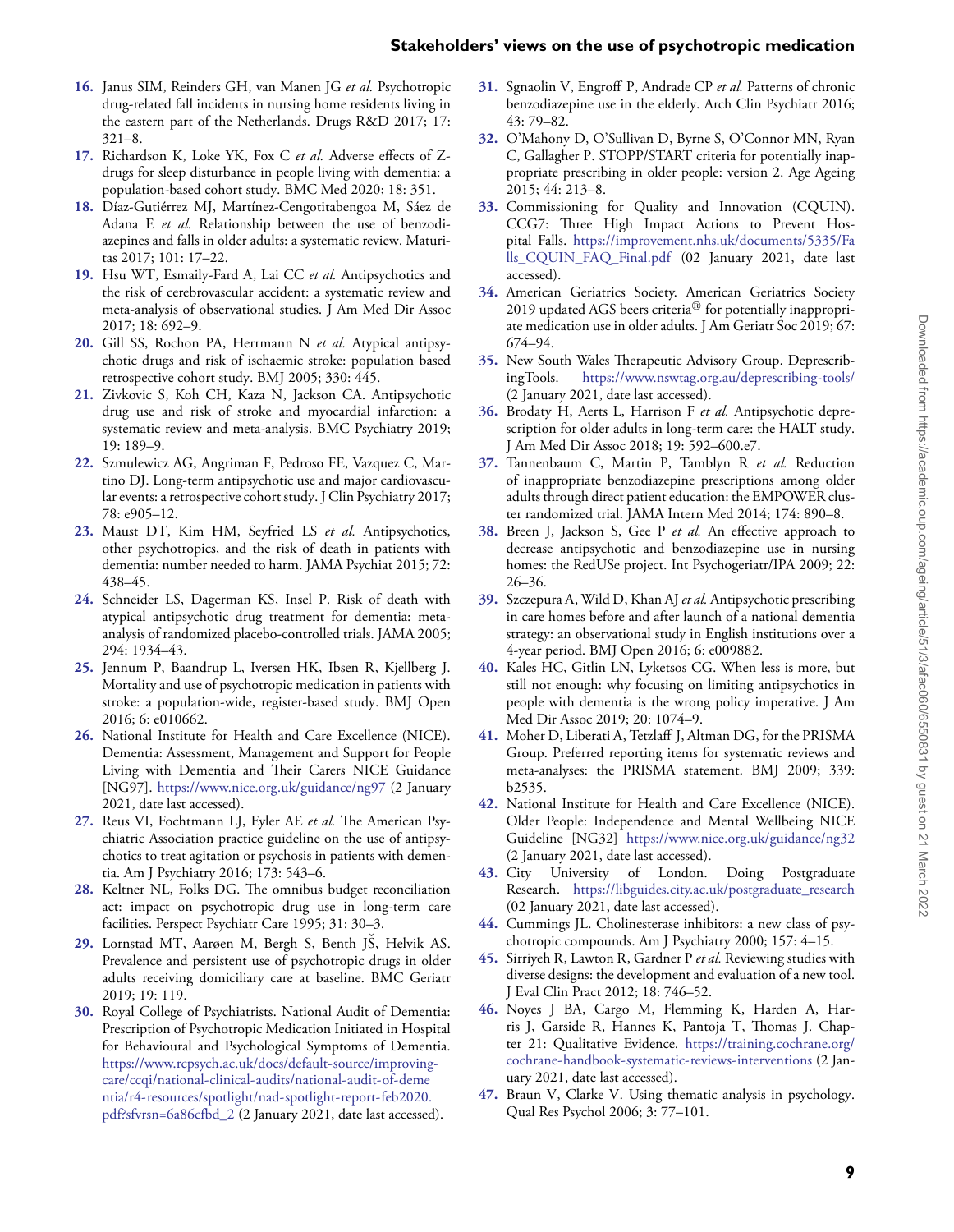# **E. Bednarczyk** *et al.*

- **[48.](#page-2-2)** Thomas J, Harden A. Methods for the thematic synthesis of qualitative research in systematic reviews. BMC Med Res Methodol 2008; 8: 45.
- <span id="page-9-12"></span>**[49.](#page-2-3)** Aerts L, Cations M, Harrison F *et al.* Why deprescribing antipsychotics in older people with dementia in long-term care is not always successful: insights from the HALT study. Int J Geriatr Psychiatry 2019; 34: 1572–81.
- <span id="page-9-0"></span>**[50.](#page-2-4)** Bogner HR, Cahill E, Frauenhoffer C, Barg FK. Older primary care patient views regarding antidepressants: a mixed methods approach. J Ment Health 2009; 18: 57–64.
- <span id="page-9-1"></span>**[51.](#page-2-5)** Boyle E, Chambers M. Medication compliance in older individuals with depression: gaining the views of family carers. J Psychiatr Ment Health Nurs (Wiley-Blackwell) 2000; 7: 515.
- <span id="page-9-18"></span>**[52.](#page-4-1)** Bourgeois J, Elseviers MM, Azermai M *et al.* Barriers to discontinuation of chronic benzodiazepine use in nursing home residents: perceptions of general practitioners and nurses. Eur Geriatr Med 2014; 5: 181–7.
- <span id="page-9-13"></span>**[53.](#page-2-6)** Cohen-Mansfield J, Lipson S, Patel J *et al.* Wisdom from the front lines: clinicians' descriptions of treating agitation in the nursing home, a pilot study. J Am Med Dir Assoc 2005; 6: 257–64.
- <span id="page-9-9"></span>**[54.](#page-2-7)** Cook JM, Marshall R, Masci C, Coyne J. Physicians' perspectives on prescribing benzodiazepines for older adults: a qualitative study. Soc Gen Intern Med 2007; 22: 303–7.
- <span id="page-9-2"></span>**[55.](#page-2-8)** Cook JM, Biyanova T, Masci C, Coyne J. Older patient perspectives on long-term anxiolytic benzodiazepine use and discontinuation: a qualitative study. Soc Gen Intern Med 2007; 22: 1094–100.
- <span id="page-9-3"></span>**[56.](#page-2-9)** Dickinson R, Knapp P, House AO *et al.* Long-term prescribing of antidepressants in the older population: a qualitative study. Br J Gen Pract 2010; 60: e144–55.
- <span id="page-9-14"></span>**[57.](#page-2-10)** Ervin K, Finlayson S, Cross M. The management of behavioural problems associated with dementia in rural aged care. Collegian 2012; 19: 85–95.
- <span id="page-9-19"></span>**[58.](#page-4-2)** Fitch K, Molnar FJ, Power B *et al.* Antidepressant use in older people: family physicians' knowledge, attitudes, and practices. Can Fam Physician 2005; 51: 81–1.
- <span id="page-9-10"></span>**[59.](#page-2-11)** Flick U, Garms-Homolová V, Röhnsch G. "And mostly they have a need for sleeping pills": Physicians' views on treatment of sleep disorders with drugs in nursing homes. J Aging Stud 2012; 26: 484–94.
- <span id="page-9-4"></span>**[60.](#page-2-12)** Givens JL, Datto CJ, Ruckdeschel K *et al.* Older Patients' aversion to antidepressants: a qualitative study. J Gen Intern Med 2006; 21: 146–51.
- <span id="page-9-20"></span>**[61.](#page-4-3)** Glasspoole LA, Aman MG. Attitudes and knowledge of gerontological nurses toward psychotropic drugs. Gerontologist 1988; 28: 667–71.
- <span id="page-9-5"></span>**[62.](#page-2-13)** Iden KR, Hjørleifsson S, Ruths S. Treatment decisions on antidepressants in nursing homes: a qualitative study. Scand J Prim Health Care 2011; 29: 252–6.
- <span id="page-9-11"></span>**[63.](#page-2-14)** Jacobson DH, Winograd CH. Psychoactive medications in the long-term care setting: differing perspectives among physicians, nursing staff, and patients. J Geriatr Psychiatry Neurol 1994; 7: 176–83.
- <span id="page-9-21"></span>**[64.](#page-4-4)** Janus SI, van Manen JG, IJzerman MJ, Bisseling M, Drossaert CHC, Zuidema SU. Determinants of the nurses' and nursing assistants' request for antipsychotics for people with dementia. Int Psychogeriatr 2017; 29: 475–84.
- <span id="page-9-15"></span>**[65.](#page-2-15)** Kerns JW, Winter JD, Winter KM, Kerns CC, Etz RS. Caregiver perspectives about using antipsychotics and other

medications for symptoms of dementia. Gerontologist 2018; 58: e35–45.

- <span id="page-9-22"></span>**[66.](#page-4-5)** Kuruvilla T, Fenwick CD, Haque MS *et al.* Elderly depressed patients: what are their views on treatment options? Aging Ment Health 2006; 10: 204–6.
- <span id="page-9-23"></span>**[67.](#page-4-6)** Kwasny P, Hagen B, Armstrong-Esther C. Use of major and minor tranquilizers with older patients in an acute care hospital: an exploratory study. J Adv Nurs 2006; 55: 135–41.
- <span id="page-9-24"></span>**[68.](#page-4-7)** Lemay CA, Mazor KM, Field TS *et al.* Knowledge of and perceived need for evidence-based education about antipsychotic medications among nursing home leadership and staff. J Am Med Dir Assoc 2013; 14: 895–900.
- <span id="page-9-25"></span>**[69.](#page-4-8)** Lesén E, Wiktorsson S, Carlsten A, Waern M, Hedenrud T. Beliefs about antidepressants among persons aged 70 years and older in treatment after a suicide attempt. Int Psychogeriatr 2015; 27: 1795–803.
- <span id="page-9-26"></span>**[70.](#page-4-9)** Lu Y, Arthur D, Hu L *et al.* Beliefs about antidepressant medication and associated adherence among older Chinese patients with major depression: a cross-sectional survey. Int J Ment Health Nurs 2016; 25: 71–9.
- <span id="page-9-27"></span>**[71.](#page-4-10)** Lyndon RW, Russell JD. Can overuse of psychotropic drugs by the elderly be prevented? Aust N Z J Psychiatry 1990; 24: 77–81.
- <span id="page-9-28"></span>**[72.](#page-4-11)** Mort JR, Singh YN, Gaspar PM, Adams PL, Singh NN. Attitudes and knowledge of long term care nurses toward psychotropic medication for the elderly. Clin Gerontol 1993; 13: 13–31.
- <span id="page-9-6"></span>**[73.](#page-2-16)** Oehlberg K, Barg FK, Brown GK, Taraborelli D, Stern MB, Weintraub D. Attitudes regarding the etiology and treatment of depression in Parkinson's disease: a qualitative study. J Geriatr Psychiatry Neurol 2008; 21: 123–32.
- <span id="page-9-7"></span>**[74.](#page-2-17)** Pérodeau G, Paradis I, Grenier S, O'Connor K, Grenon É. Chronic psychotropic drug use among frail elderly women receiving home care services. J Women Aging 2011; 23: 321–41.
- <span id="page-9-29"></span>**[75.](#page-4-12)** Prabhakaran P, Butler R. What are older people's experiences of taking antidepressants? J Affect Disord 2002; 70: 319–22.
- <span id="page-9-30"></span>**[76.](#page-4-13)** Rej S, Schuurmans J, Elie D *et al.* Attitudes towards pharmacotherapy in late-life bipolar disorder. Int Psychogeriatr 2016; 28: 945–50.
- <span id="page-9-31"></span>**[77.](#page-4-14)** Shaw C, McCormack B, Hughes CM. Prescribing of psychoactive drugs for older people in nursing homes: an analysis of treatment culture. Drugs Real World Outcomes 2016; 3: 121–30.
- <span id="page-9-32"></span>**[78.](#page-4-15)** Svarstad BL, Mount JK, Bigelow W. Variations in the treatment culture of nursing homes and responses to regulations to reduce drug use. Psychiatr Serv 2001; 52: 666–72.
- <span id="page-9-33"></span>**[79.](#page-4-16)** Tiller J, Ames D, Brodaty H *et al.* Antipsychotic use in the elderly: what doctors say they do, and what they do. Australas J Ageing 2008; 27: 134–42.
- <span id="page-9-16"></span>**[80.](#page-2-18)** Walsh B, Dahlke S, O'Rourke H, Hunter KF. Exploring acute care nurses' decision-making in psychotropic PRN use in hospitalised people with dementia. J Clin Nurs 2020; 1–12. [https://doi.org/10.1111/jocn.15477.](https://doi.org/10.1111/jocn.15477)
- <span id="page-9-17"></span><span id="page-9-8"></span>**[81.](#page-2-19)** Walsh KA, Sinnott C, Fleming A *et al.* Exploring antipsychotic prescribing behaviors for nursing home residents with dementia: a qualitative study. J Am Med Dir Assoc 2018; 19: 948–58.e12.